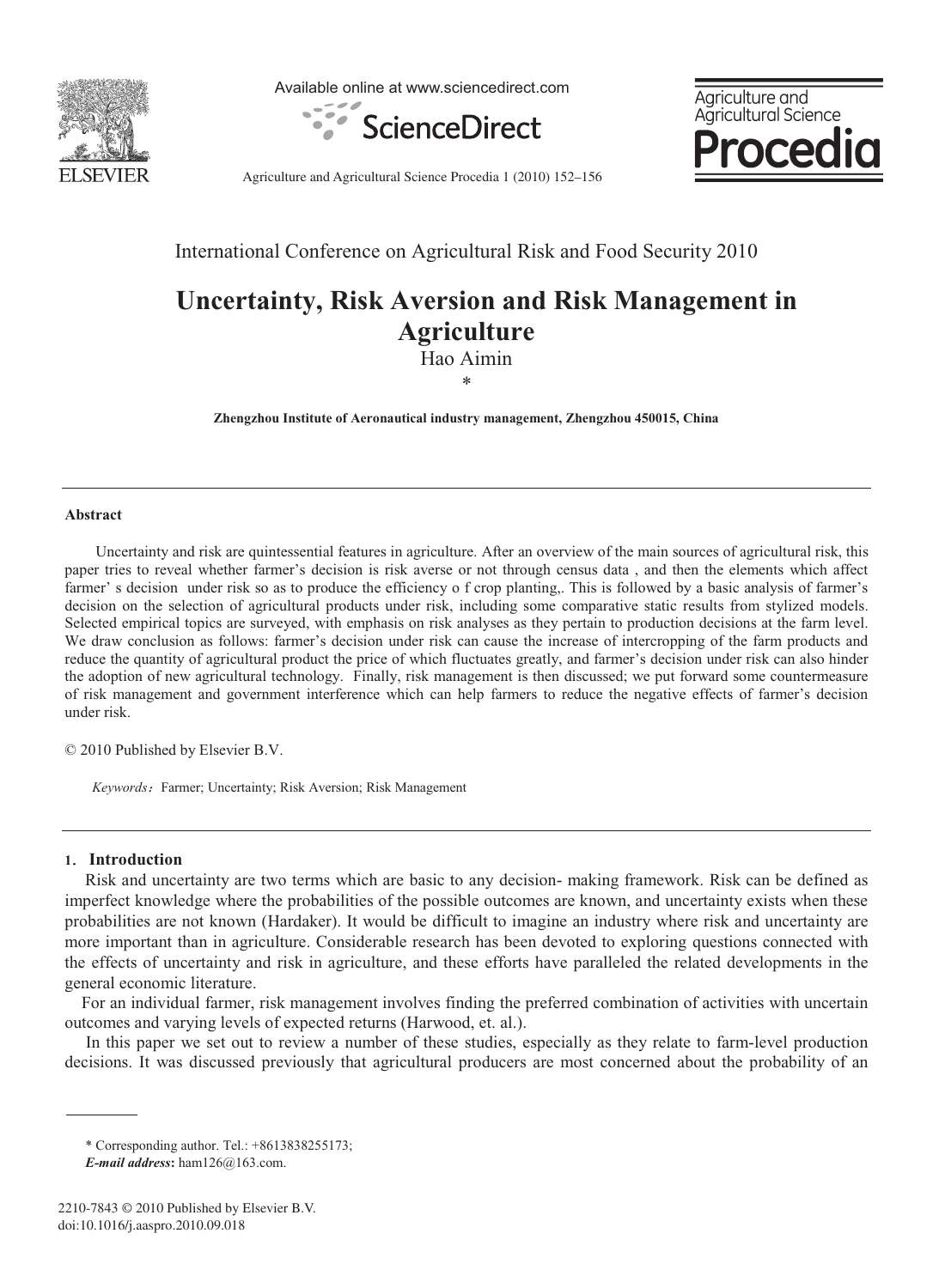adverse outcome. In short this directly relates to the farm's risk-bearing ability. The farm's risk-bearing ability is directly related to liquidity and solvency measures.

## **2. Main sources of uncertainty and risk in agriculture**

The sources of uncertainty and risk in agriculture are numerous and diverse, ranging from events related to climate and weather conditions to animal diseases; from changes of prices in agriculture products to fertilizer and other input; and from financial uncertainties to policy and regulatory risks. Agricultural risks are not independent, but rather are linked to each other and as part of a system which includes all available instruments, strategies and policies designed to manage risk. A holistic approach is thus necessary.

First, farmers face considerable natural uncertainty and risk. This uncertainty and risk are due to the uncontrollable elements, such as weather, plague of insects, disease, and play a fundamental role in agricultural production.

Second, there is what can be broadly defined as market uncertainty and risk in agriculture. Decisions on Agriculture production have to be made far in advance, so the market price for the output is typically not known at the time when these decisions have to be made. Market uncertainty, of course, is all the more relevant because of the inherent volatility of agricultural markets.

Third is family risk. Family risk is the loss of labor for the family members because of disease or accident etc.

Fourth, policy uncertainty and risk also play an important role in agriculture. Economic policies have impacts on all sectors through their effects on such things as taxes, interest rates, exchange rates, regulation, provision of public goods, and so on.

The risk and main behavior of uncertainty are around: (1) Rural market growth esteems insufficiency. Because of the insufficiency and asymmetry in information, the ability for the peasants to face the strain of marketplace risk still needs to improve. (2) Non-agricultural undertaking has an uncertainty. Returning to rural area if city unemployment may bring about "a peasant laborer" would make income of the peasant household gains come down. (3) Social security system in rural area is far from being perfect.

## **3. Theoretical analysis on decision making under uncertainty and risk**

According to the differences in risk preference, the peasants can be divided into three types: risk-loving,, riskaverse, and risk-neutral. There are great differences among theses three types in their supply response.

There exit high-risk features in the production of agriculture, but ordinary farmers does not have the experience and ability to cope with market risk. (Dujon, 1997).

Based on the principle of risk-returns reciprocity, the planting of high-yield combinations require higher investment, and correspond to the higher risk. In the case of imperfect insurance markets, considering risk aversion, ordinary farmers will choose the planting of low-investment, low-reward, and low-risk planting combinations thereby reducing the possibility to increase investment. Rosenzweig and Binswanger (1993) found that small farmers will choose to lower the risk of crop combination in order to reduce risk, cropping patterns that bring a higher income than the optimal combination of income from cultivation of lower 45% in India. The research on the family land system to St.Lucia indicates that, for small farms, it is the property rights of the land to determine their stability, and the level of investment is not the key factor. Low level of investment in land is to avoid risks, to avoid losing their land position.

We can use graphics to explain risk market. As is shown in Figure 3-4, the horizontal axis refers to agricultural production inputs, the vertical axis output. Farmers face two situations: a good year and bad year for. ,  $Y_1$ ,

 $Y_2$  respectively, in good times and bad year for the output curve;  $EY$  is a comprehensive considering two possible years for the expectations of yield curve, Tc is the total cost curve. When the total cost curve slope and the slope of the curve is equal to total output, ( $MC = MR$ ), farmers achieve profit maximization. If farmers are risk- neutral, they will choose  $X<sub>E</sub>$  factor inputs, and then expect the greatest revenue which is equal to  $gh$ . However, in

the  $X<sub>E</sub>$  input, since there is risk market, once a bad year for truly becomes a reality, the farmers get income  $hi$ . In this case, farmers may not be able to survive (survival of the level of the farmers here, in fact assuming zero income). Thus, risk-averse farmers will choose  $X_2$  factor inputs, when expected income is less than  $gh$ , that is, farmers do not maximize profits.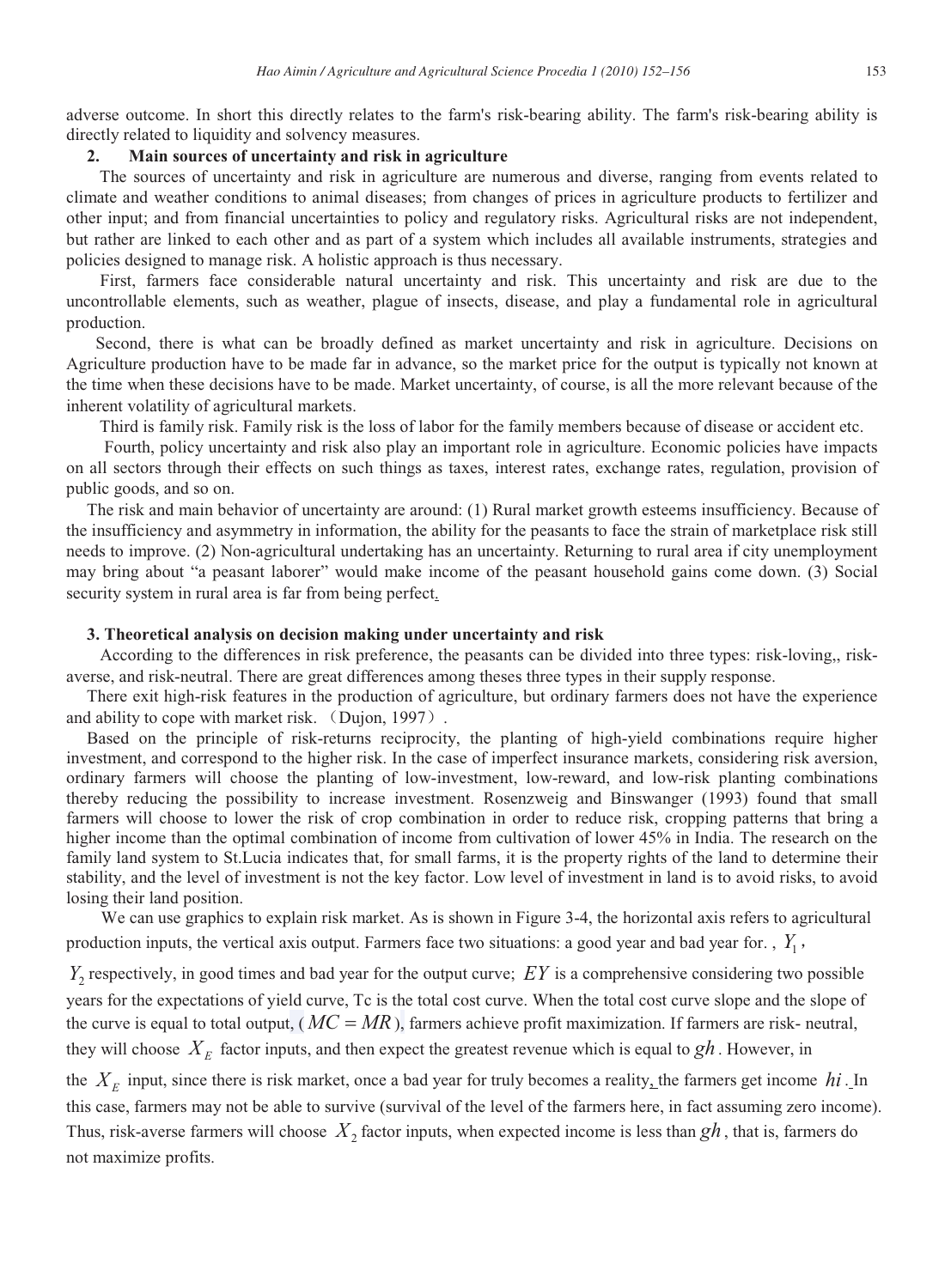

**Figure 1: Farmers behaviour under the Market-risk**

# **4. Some survey evidence on decision making under uncertainty and risk**

This section is focused on empirical analysis based on the preceding theoretical analysis and framework. This part is mainly about farmers' decision-making features under risk.

The analysis here is mainly based on census data which we get from gaoyangdian town in Pingyu County and guandu town in Zhongmu County and Daling town in Zhengyang of Henan Province in 2007-2008. We are based on a survey of 200 households in the three places, and a total of 189 valid questionnaires on the decision–making behaviour of farmers were obtained.

## *4.1.* **The analysis on Farmers planting decision under risk**

|           | To keep<br>abreast of the<br>market price<br>over the<br>previous year | To make<br>decision<br>Empirically | To see other<br>people's<br>decision | To Read<br>government<br>guidance | To continue growth despite of a<br>sharp price fluctuations in<br>agricultural products over recent<br>years, |
|-----------|------------------------------------------------------------------------|------------------------------------|--------------------------------------|-----------------------------------|---------------------------------------------------------------------------------------------------------------|
| Pingyu    | 75.45                                                                  | 67.22                              | 64.23                                | 25.22                             | 23.25                                                                                                         |
| Zhengyang | 78.33                                                                  | 68.33                              | 58.67                                | 24.33                             | 25.37                                                                                                         |
| Zhongmou  | 88.23                                                                  | 49.22                              | 35.68                                | 16.77                             | 26.89                                                                                                         |
| Average   | 80.85                                                                  | 60.32                              | 51.32                                | 22.75                             | 25.12                                                                                                         |

**Table 1 planting proportion of project selection decision-making Unit: %**

Note: This item is a number of options, the sum of proportion may exceed 100%

We can see from the table the market price has become the main basis for farmers' planting decision. At the same time, if price fluctuations in agricultural products are sharp in recent years, that is, market risk is large, the farmers will choose to decline the planting proportion of this agricultural product. It also indicates that a subjective judgment in its decision-making also plays a very important role. The next is just simple imitation. Some farmers' planting decisions are risk-averse and lack rationality, and from the three comparisons, it is indicated that the more developed an area is, the more market-oriented the farmers' decision-making tend to be. Empirical evidence implies that planting proportion is increasing if prices of agricultural products are stable in recent years.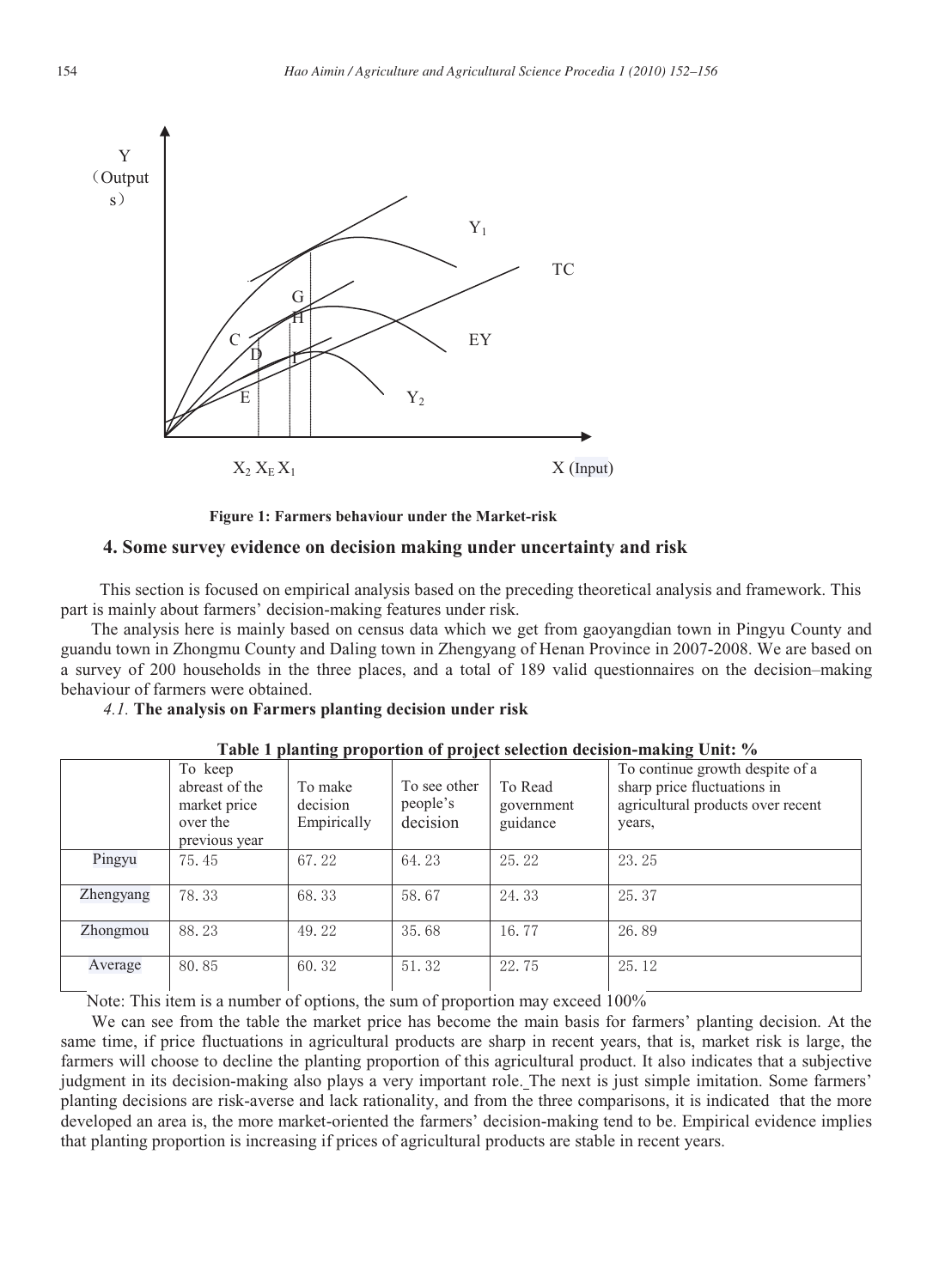| There $\frac{1}{2}$ and $\frac{1}{2}$ canceled by the manifold $\frac{1}{2}$ and $\frac{1}{2}$ are the controlled by $\frac{1}{2}$ |               |             |               |                        |        |  |  |  |  |
|------------------------------------------------------------------------------------------------------------------------------------|---------------|-------------|---------------|------------------------|--------|--|--|--|--|
|                                                                                                                                    | Fear of risks | No guidance | Lack of funds | Too little arable land | Others |  |  |  |  |
| Pingyu                                                                                                                             | 64.14         | 9.23        | 26.34         | 6.78                   | 1.51   |  |  |  |  |
| Zhengyang                                                                                                                          | 59.33         | 9.89        | 22.69         | 3.45                   | 4.63   |  |  |  |  |
| Zhongmou                                                                                                                           | 36.78         | 6.78        | 4.34          | 50.99                  | 1.11   |  |  |  |  |
| Average                                                                                                                            | 53.45         | 8.98        | 19.34         | 16.08                  | 2.15   |  |  |  |  |

# 4.2. Technology adoption under risk

**Table 2 The reasons for farmers not adopting new technologies. Unit: %**

I n the survey, we note that farmers generally consider it unnecessary to adopt new technologies because of its higher risk. In Pingyu , as the average household income is the lowest, farmers are comparatively conservative. It can also be indicated from the table that what prevents the use of agricultural technology is the lack of funding. When the government provides subsidies and low-interest loans, farmers willing to adopt new technologies will increase by 40%.Therefore, a risk-averse farmer will use less new technologies than a risk-neutral farmer.

# **5 Results and discussion**

# **5.1 Governments might be necessary to help the formation of risk-sharing markets**

Risks can and do create inefficiencies in markets. Having effective risk-sharing markets is important for improving the efficiency of the farm sector. Governments should be responsible for helping the formation of risksharing markets

Society can gain from insurance (and other contingent claims) markets. When decision makers are risk-averse, they are willing to give up some income to protect themselves from future events that may cause them to lose large amounts of income. Well functioning risk-sharing markets allow firms to protect themselves from risk and pursue the advantages that come from specialization. Since Adam Smith, it has been a fundamental argument among economists that society gains from the specialization of firms. In fact,that the markets are built with subsidies, like other subsidies, insurance subsidies will not reach the ultimate objective. Over time, the beneficiaries are landowners, who are in many cases not family farmers. Further, farmers will take on more risk to reach a level of risk that is similar to what they had before the risk subsidies were introduced.

#### **5.2 The necessity of future markets to help farmers manage market risks**

There has been significant progress in making the risk-sharing markets more efficient. The key is to turn risks that have been previously considered nondiversifible into diversifiable risks that can be spread around the world. For example, if the United States has crop losses, it is unlikely that some other parts of the world will be experiencing the same problems.

Price instability has several negative consequences (see chapter 1). While prices higher than expected can be partly saved by farmers as protection against future price declines, these possibilities for self-insurance are generally limited - most farmers simply have too much stress on their cash flow. So when prices are lower than expected, they hardly have the means to make up for the deficit out of their savings. The result is economic hardship, making it difficult, for example, to prepare for the next crop season. Price risk management, also called hedging, is a way to reduce the consequences of price instability on a farmer's cash flow - he will be able to plan his business better. When hedging short-term price movements will no longer have a major impact on his business - it has happened in some countries that farmers burned down their coffee trees in response to exceptionally low prices, with the result that they were unable to benefit from the tripling of coffee prices which occurred just a few years later. With price risk management, one can take a longer-term perspective. The farmer will also be able to ensure others (such as banks) of the value of his products, which improves his access to credit. Hedging is the use of marketing or financial tools in order to counterbalance the effects of an unfavourable commodity price movement on one's anticipated income. It is the opposite of speculation. For a producer or a buyer, speculation consists of doing nothing to hedge